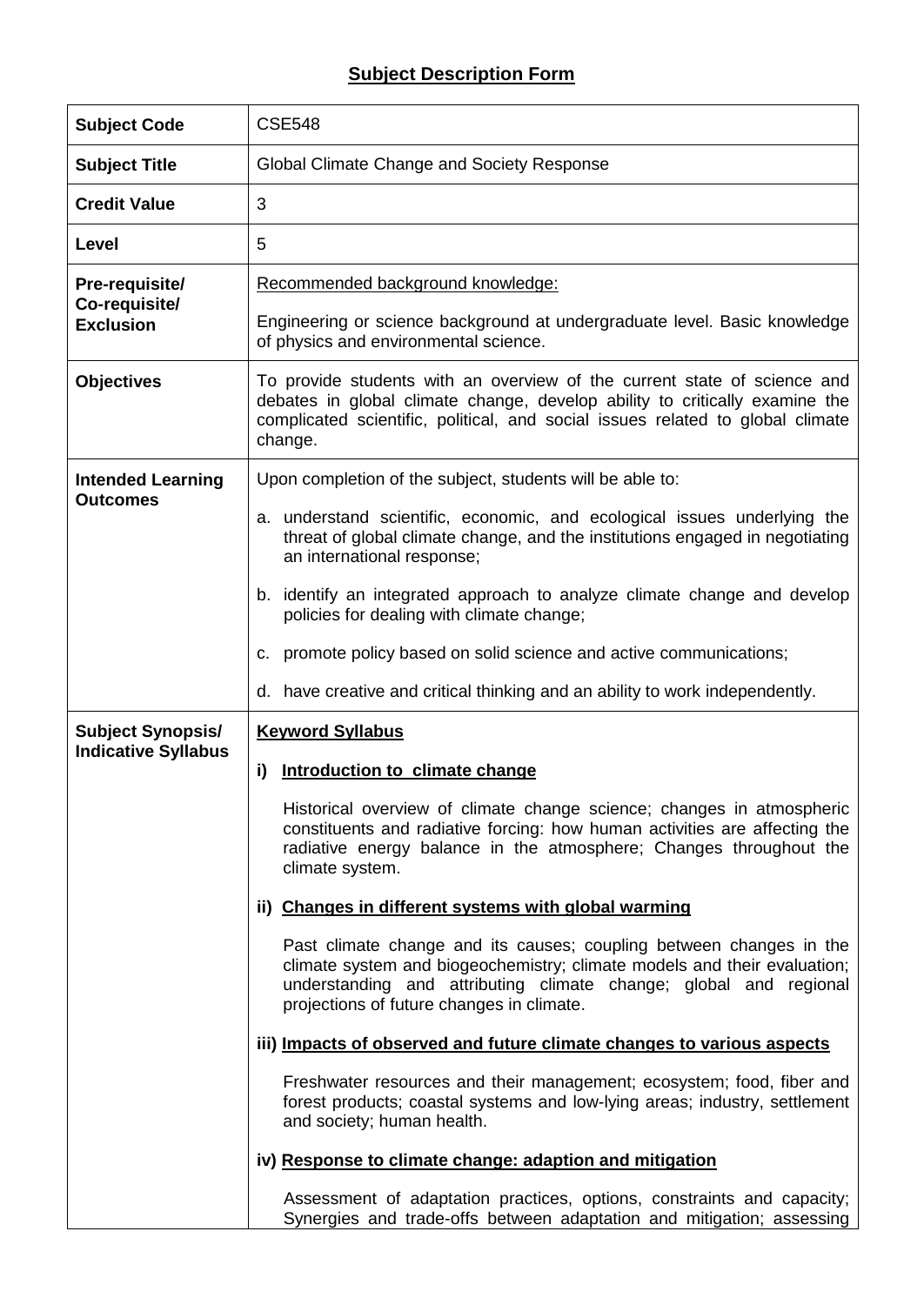|                                                                      | key vulnerabilities and the risk from climate change; Perspectives on<br>climate change and sustainability.                                                                                                                                                                               |      |                                                                                      |              |              |              |  |  |
|----------------------------------------------------------------------|-------------------------------------------------------------------------------------------------------------------------------------------------------------------------------------------------------------------------------------------------------------------------------------------|------|--------------------------------------------------------------------------------------|--------------|--------------|--------------|--|--|
|                                                                      | Mitigation in varied systems: energy supply, transport and its<br>infrastructure, residential and commercial buildings, industry, agriculture,<br>forestry, waste management.                                                                                                             |      |                                                                                      |              |              |              |  |  |
|                                                                      | Governments' attitudes and policies around the world; developed countries<br>developing countries: UN climate change conferences and<br>and<br>international organizations, local government's efforts, non-governmental<br>activities; roles of the media.                               |      |                                                                                      |              |              |              |  |  |
| <b>Teaching/Learning</b><br><b>Methodology</b>                       | <b>Lectures:</b> will introduce fundamental knowledge and theoretical basis for<br>climate change and its society response. Students will be required to take a<br>mid-term test, which allow them to thoroughly understand taught contents.                                              |      |                                                                                      |              |              |              |  |  |
|                                                                      | Guest lecturers: will be invited to share a broad perspective of key<br>environmental issues. They will provide a critical exposition of the current<br>status and future challenges related to climate change issues. Ample<br>opportunities will be provided for classroom discussions. |      |                                                                                      |              |              |              |  |  |
|                                                                      | Video Clips: will be presented to provide students additional information on<br>global climate change.                                                                                                                                                                                    |      |                                                                                      |              |              |              |  |  |
|                                                                      | <b>Workshops/seminars:</b> for students to present and discuss key problems and<br>potential issues for selected case studies.                                                                                                                                                            |      |                                                                                      |              |              |              |  |  |
|                                                                      | Independent study: require students to prepare an individual report based on<br>a specific climate change issue. Students are also required to give an oral<br>presentation.                                                                                                              |      |                                                                                      |              |              |              |  |  |
| <b>Assessment</b><br><b>Methods in</b>                               |                                                                                                                                                                                                                                                                                           |      |                                                                                      |              |              |              |  |  |
| <b>Alignment with</b><br><b>Intended Learning</b><br><b>Outcomes</b> | %<br>Specific assessment<br>weighting<br>methods/tasks                                                                                                                                                                                                                                    |      | Intended subject learning<br>outcomes to be assessed (Please<br>tick as appropriate) |              |              |              |  |  |
|                                                                      |                                                                                                                                                                                                                                                                                           |      | a.                                                                                   | b.           | C.           | d.           |  |  |
|                                                                      | 1. Continuous Assessment                                                                                                                                                                                                                                                                  | 40%  | ✓                                                                                    | ✓            |              | ✓            |  |  |
|                                                                      | 2. Presentation                                                                                                                                                                                                                                                                           | 20%  | ✓                                                                                    | $\checkmark$ | $\checkmark$ | $\checkmark$ |  |  |
|                                                                      | 3. Final exam                                                                                                                                                                                                                                                                             | 40%  | $\checkmark$                                                                         | $\checkmark$ | ✓            | ✓            |  |  |
|                                                                      | Total                                                                                                                                                                                                                                                                                     | 100% |                                                                                      |              |              |              |  |  |
|                                                                      | Explanation of the appropriateness of the assessment methods in assessing<br>the intended learning outcomes:                                                                                                                                                                              |      |                                                                                      |              |              |              |  |  |
|                                                                      | Assessment will include a written report, an oral presentation, and a 2-hour<br>final exam.                                                                                                                                                                                               |      |                                                                                      |              |              |              |  |  |
|                                                                      | Students must attain at least Grade D in both coursework and final<br>examination (whenever applicable) in order to attain a passing grade in the<br>overall result.                                                                                                                      |      |                                                                                      |              |              |              |  |  |